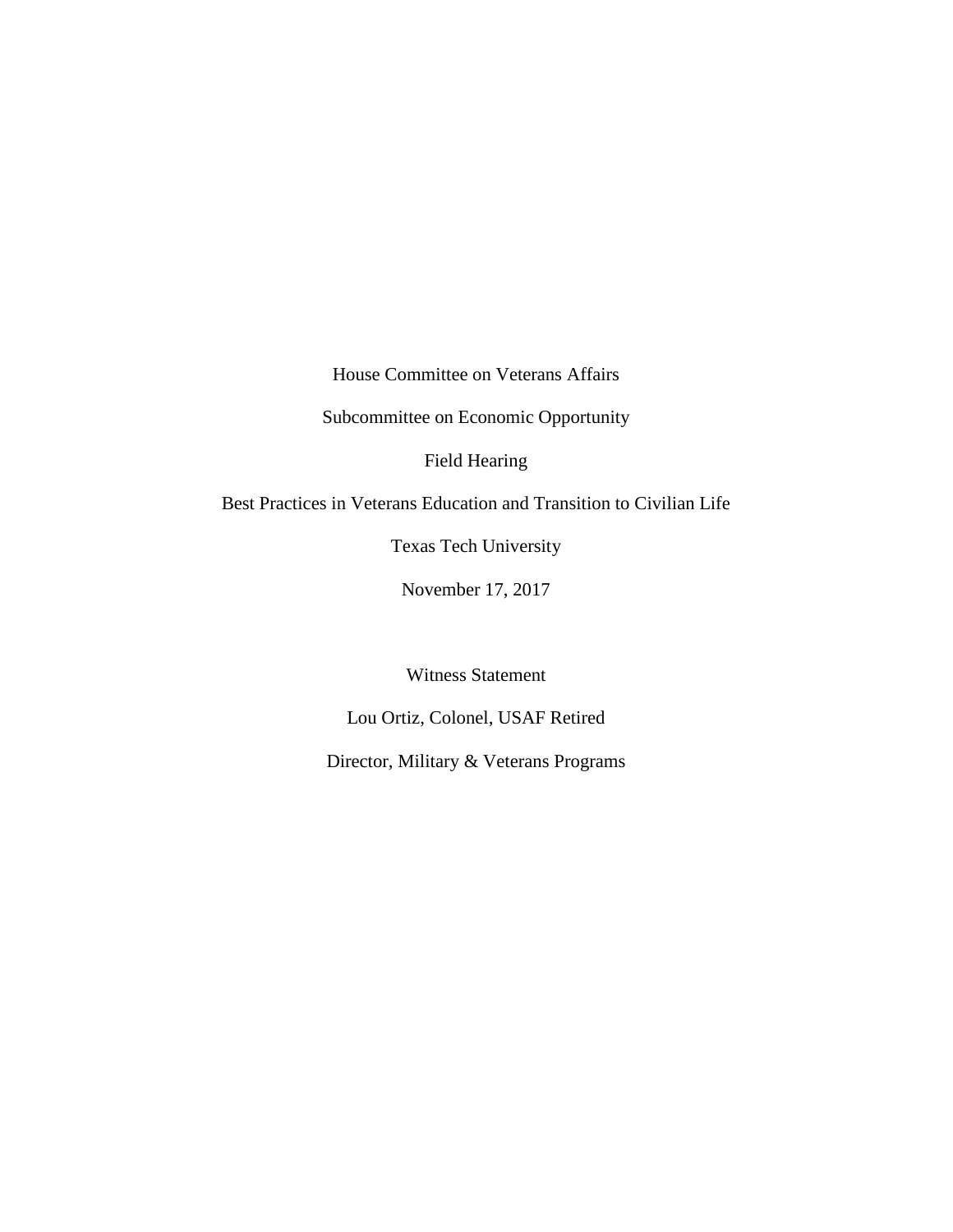Chairman Arrington, Ranking Member O'Rourke, and Members of the House Veterans Affairs Economic Opportunity Subcommittee, welcome to Texas Tech, and thank you for the opportunity today to describe our main campus programs that directly support the education goals of our military and veteran students who have served and sacrificed for our nation.

 Texas Tech University Military & Veterans Programs was created in 2010 as a department solely dedicated to helping veterans and their families succeed. We currently serve more than 2,200 student veterans and dependents on the Texas Tech University main campus and have developed a veteran support structure and culture that serves their needs. We are proud to assist these students in transitioning from military to academic life, providing them with a campus support structure that presents the best opportunity for academic success, and preparing our veteran graduates to enter the workforce. We serve undergraduate, graduate, and law students on our main campus and satellite locations across the state including Waco, Dallas, Junction, Fredericksburg and Marble Falls, Texas.

 Our core mission is to assist veterans in obtaining the federal and state education benefits they have earned by virtue of the service to our nation. VA federal benefits we administer include:

- 1. Chapter 30 Montgomery GI Bill
- 2. Chapter 31 Vocational Rehabilitation
- 3. Chapter 32 Veterans Educational Assistance Program
- 4. Chapter 33 Post 9/11 GI Bill
- 5. Chapter 1606 Reserve GI Bill
- 6. Chapter 1607 Reserve Educational Assistance Program
- 7. Chapter 35 Dependent's Educational Assistance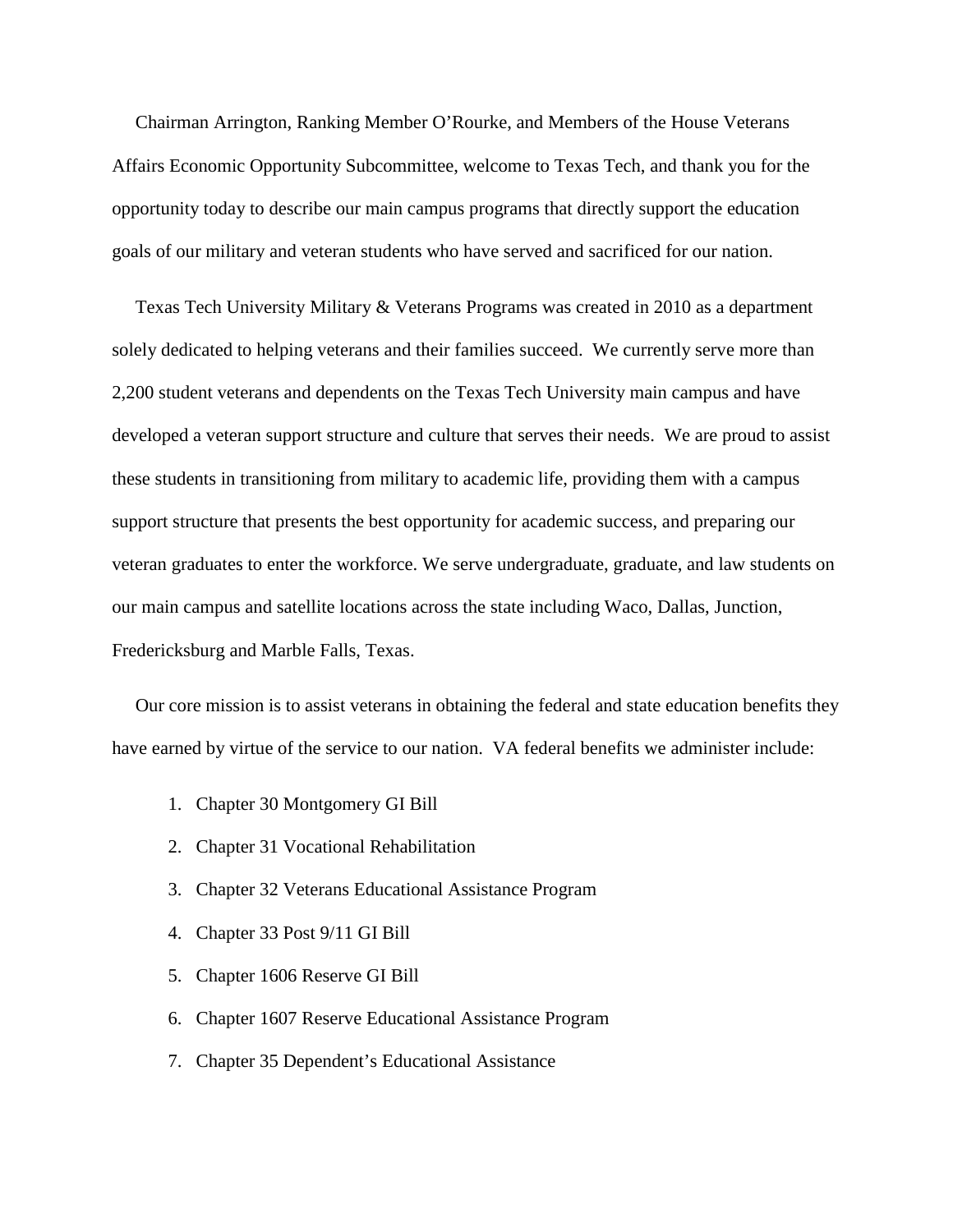We also administer the State of Texas Hazlewood Act (Exemption) for Texas veterans as well as DoD Tuition Assistance Programs for students who are on active duty.

 Beyond our core benefits role, the Military & Veterans Programs Office serves as an integration and resource office for all military and veteran related organizations, activities, events on the main campus. We work hand in hand with the Student Veterans of America Chapter-- Veterans Association at Texas Tech, Tech Law Military Association, Faculty & Student Veterans Association, Army and Air Force ROTC, and the Military & Veterans National Alumni Chapter. We also partner and coordinate with key veteran support organizations and resources throughout the local community. We place significant emphasis on providing a supportive environment and culture by instituting programs at three key stages for veterans at Texas Tech University—transition to campus, campus support, and job search and employment.

- 1. Transition from Military to Academic Life
	- a. Tech Vet Boot Camp Before the start of each Fall and Spring semester, MVP hosts Tech Vet Boot Camp. Our two-day Boot Camp is designed to help veterans transition to college life by providing best practices in study skills, time management, writing, and money management. Special guests include the Brain Performance Institute offering high performance brain training program known as Strategic Memory Advance Reasoning Training. TechVet Boot Camp is a great way to meet other veteran students and network at the start of the semester. As non-traditional students, peer to peer interaction with other veterans is vital to establishing social connections in their new academic setting. We are developing an expanded program of one week duration that will incorporate additional math and writing and information on community resources.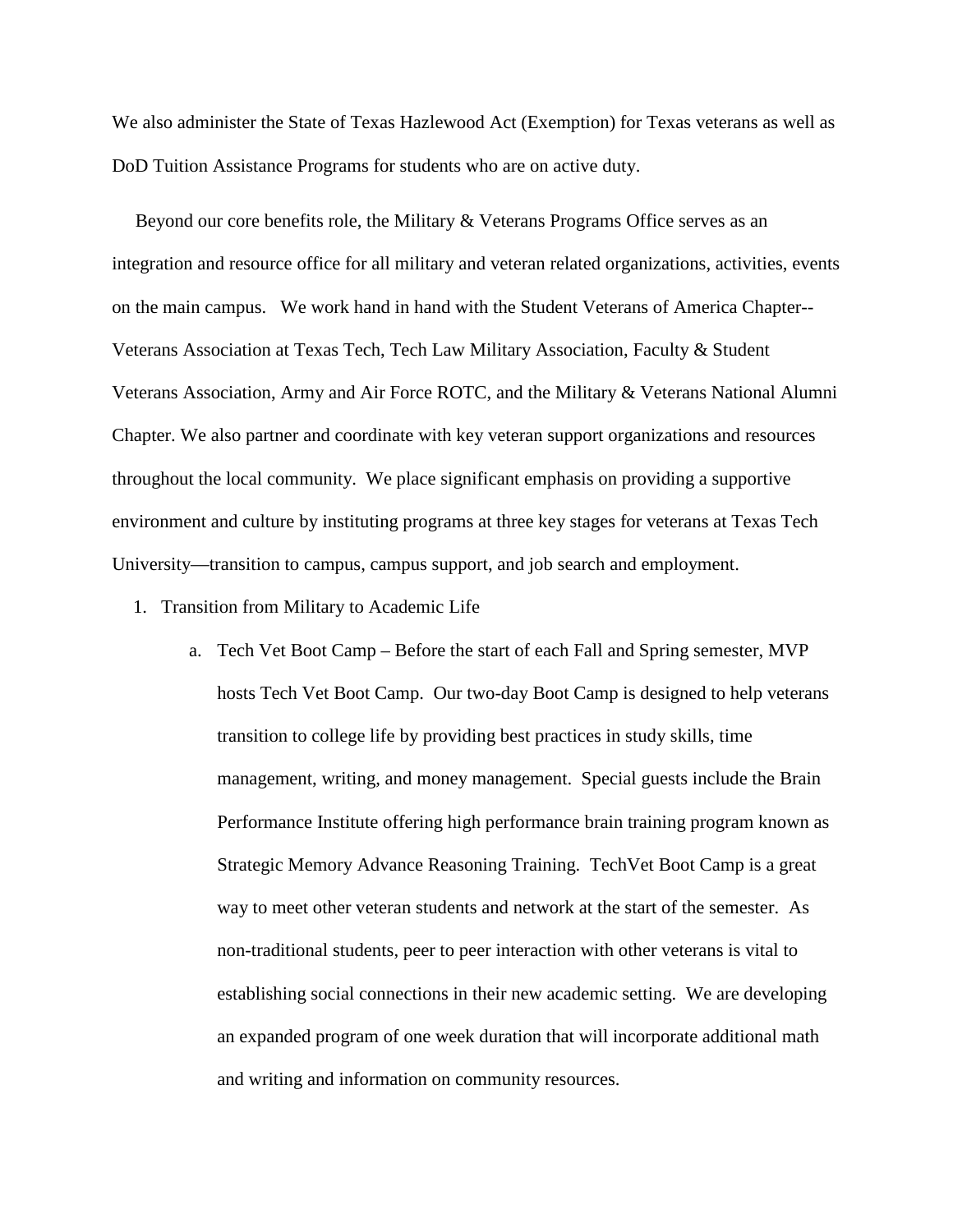- b. Stars and Stripes Lounge Centrally located in the Student Union Building, our Stars & Stripes Lounge opened in Spring 2014. It serves as a study and social area for military and veterans and is furnished with tables, computer terminals, a big screen TV.
- 2. Providing a Support System and Culture for Veteran Success on Campus As a preface to outlining veteran support, I must tell you that the vast majority of our military and veteran students are emotionally mature, goal oriented, mission-driven, and self-sufficient role models. Academically, they perform equal to or better than our general student population. However, based on their unique military service experiences that may include combat, some veterans do experience social, administrative, financial, and physical or mental health challenges in transitioning from military to the classroom.

 As a starting point for campus support, there are over 300 faculty and staff members who are veterans at Texas Tech. These faculty members serve as role models, advisors and mentors for current student veterans.

 Another key component of our support structure is a comprehensive Green Zone training program that incorporates 7 distinct training modules for faculty and staff.

a. Green Zone –Our Green Zone program is tailored to provide increased awareness and understanding of our veteran population and guidance on where to refer them for assistance. Over 700 TTU faculty and staff members have attended one or more of 7 training modules. Our unique multi-module approach, incorporating training by subject matter experts in key support areas on campus, allows faculty and staff to gain a more comprehensive understanding of veteran challenges, how to recognize them, and where to refer veterans for assistance.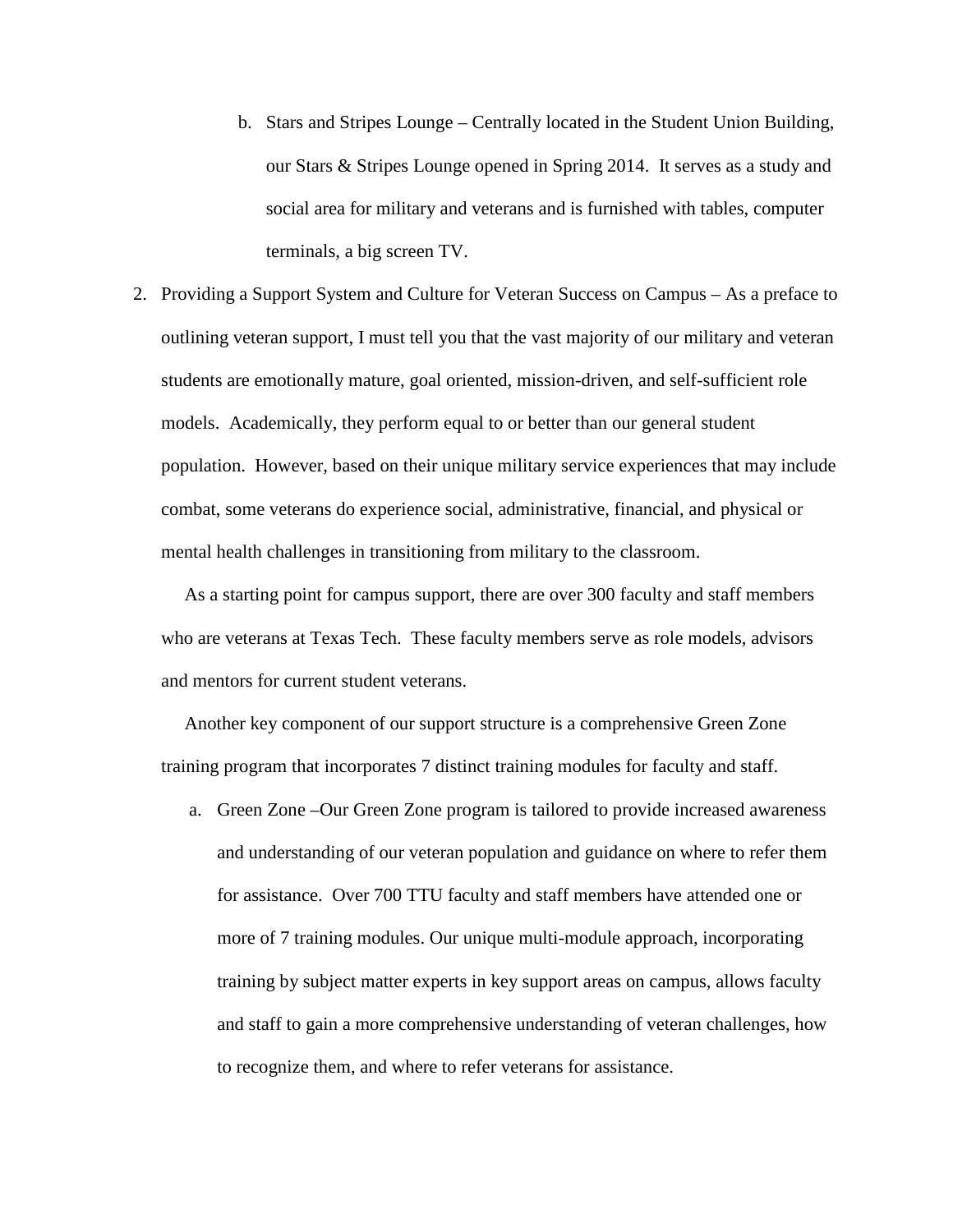- i. Module I: Core Training is open to all faculty and staff members as the first module of veterans' advocacy training and a prerequisite for all other modules. This course is designed to assist faculty and staff to better serve student veterans and their family members on campus. Attendees learn about the transition issues veterans face as they as they leave military service and enter campus life, specific information about Texas Tech's veteran students, and insight about campus and community resources. Green Zone module I must be taken before subsequent training modules can be scheduled.
- ii. Module II: Understanding Benefits is taught by MVP certifying officials for faculty and staff who are interested in an overview of how federal and state veterans' benefits work. Learning objectives include having a basic understanding of federal, state, and DOD benefit programs offered at TTU including eligibility & awards, and basic responsibilities required of the university and the students.
- iii. Module III: Mental Health is taught by Student Counseling Services for faculty and staff members who are interested in gaining a greater understanding of mental health issues faced by veterans and service members. Attendees will increase their understanding of mental health concerns sometimes faced by veterans and service members; decrease the stigma of mental health concerns such as depression, anxiety, and PTS; explore the nature of interpersonal violence and sexual assault and; be provided with referral resources.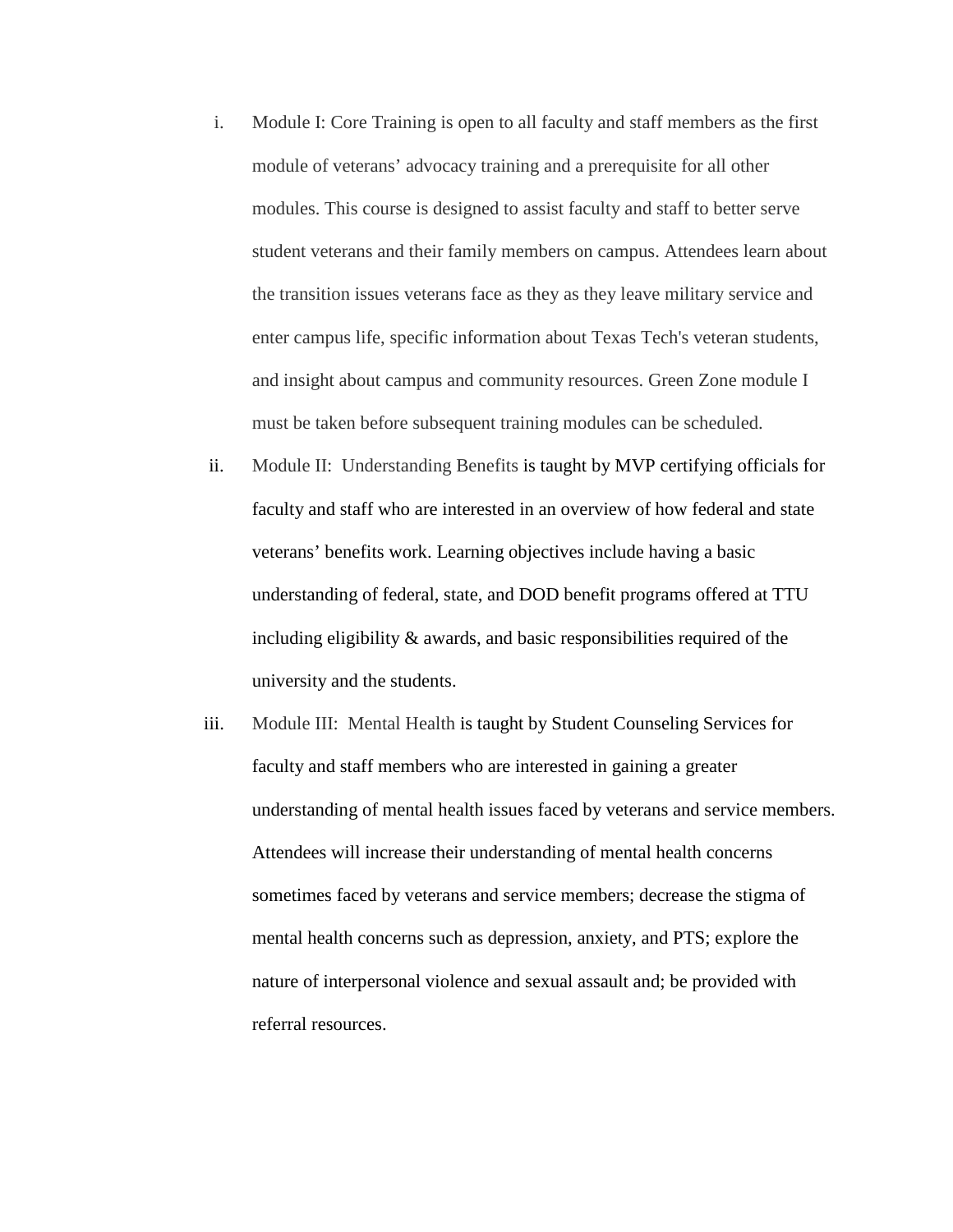- iv. Module IV: Student Disability Services is for faculty and staff members who are interested in a basic overview of how TTU Student Disability Services works with veterans and service members on campus. Learning objectives include understanding Student Disability Services programs and services offered, learning how students can register; gaining a basic understanding about applicable federal/ state laws and guidelines; understanding student responsibilities; and gaining greater familiarity with resources and support available to faculty and staff on campus.
- v. Module V: Advising Veterans is taught by senior MVP staff for faculty and staff advisors of veterans and family members on campus. Learning objectives include a veteran 'snapshot' and their expectations, responsibilities of the advisor in the context of Veterans Educational Benefits, responsibility of the school in reporting to the state/federal government, and best practices in advising veterans.
- vi. Module VI: Hiring Veterans is presented by Human Resources and open to faculty and staff members who are interested in hiring veterans at Texas Tech University in their department. Trainees will learn about the soft skills that all veterans bring to the workforce, how to use the "Veterans' Only job posting", and "Veteran Direct Appointment hiring initiative" authorized by state law.
- vii. Module VII: Other veteran, military, or family related topics are explored in this module. Guest speakers from on or off campus may present on topics of interest to the military and veteran community.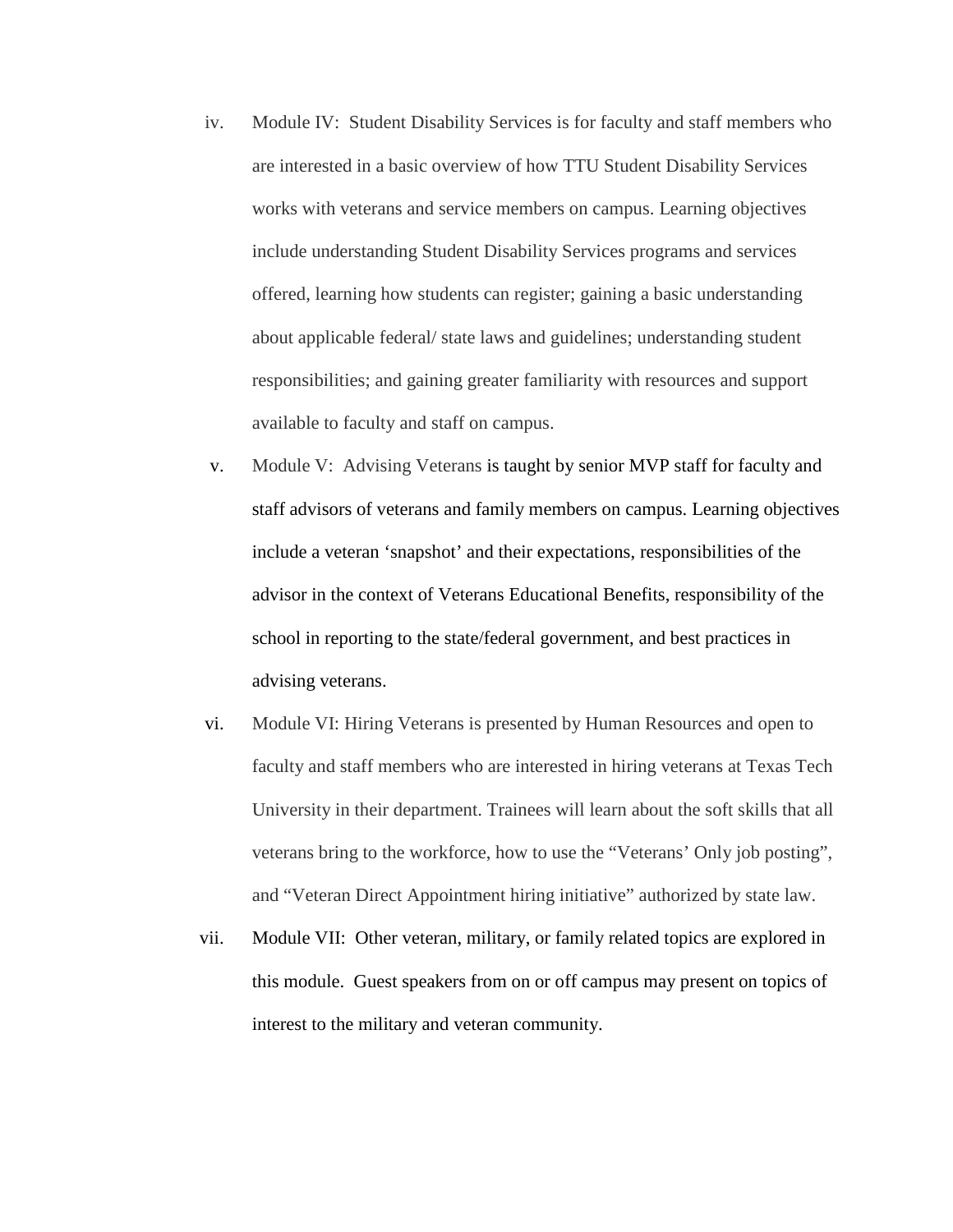- b. Veteran Liaisons In addition to our faculty and staff veterans, we have over 35 veteran liaisons in each academic college and major staff support function who are dedicated to veteran success. They provide front-line support for veterans who have questions or need assistance in their respective colleges or offices. A prerequisite is attendance at Green Zone Module 1, Core Training. Liaisons meet with the Military & Veterans Programs Office staff quarterly to share information and report specific veteran related information.
- 3. Transition to Employment As veterans succeed in earning their degrees, their next step after graduation is finding employment and beginning their career. Career preparation begins before they complete their degree program. The University Career Center has developed a Veterans Career Program for veterans to receive the assistance they need to be successful in preparing for their future careers. A career center counselor meets with them to identify individual career needs and creates a career development plan. Among the services provided are career testing, job search resources, career workshops, mock interviews, and translating military experience into career readiness.
	- a. Camo to Corporate Program In Spring 2017, Military & Veterans Programs partnered with the University Center to develop a pilot Camo to Corporate Programs.
		- i. This program is for graduating veteran seniors designed to better prepare them for job search and employment
		- ii. Students signed agreements to participate in six (6) evening sessions including a Strong interest inventory, resume and cover letter writing, networking, interviewing, etiquette, and proper dress